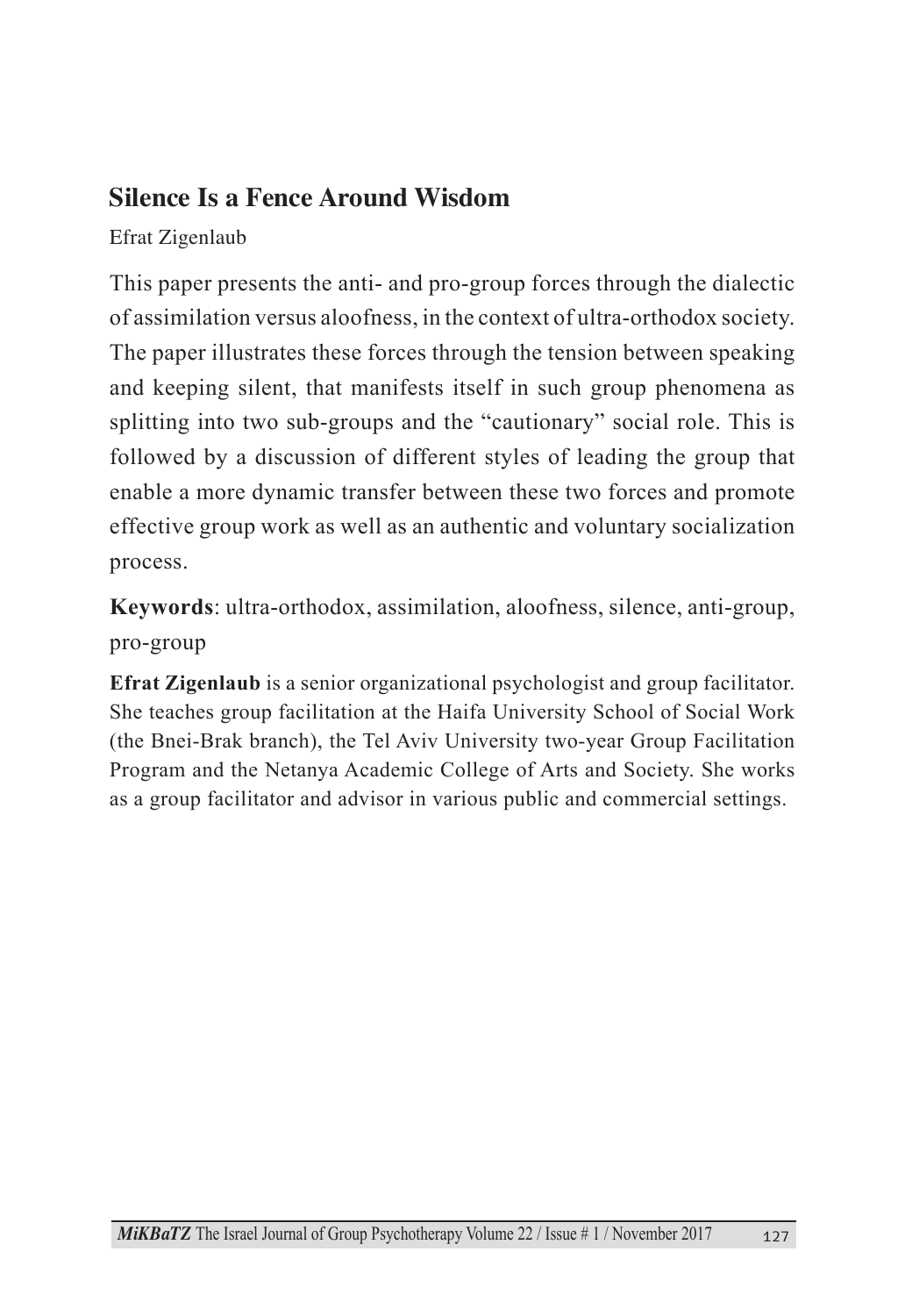# **Facilitator and Group as Parent-Child Relations Changing Through the Years**

#### A metaphorical model for the development of the group in stages

#### Alon Oren

The article proposes a model of the consecutive stages of group development using a metaphorical framework informed by the individual development process. The model deepens our understanding of the group as a whole, uniquely presenting its development as parallel to individual growth from infancy through toddlerhood, adolescence and adulthood to death. In particular, it emphasizes the importance of the adolescence stage as constitutive of the group's developmental tasks. The model's theoretical basis relies on an integration between individual development theories, psychodynamic concepts and three basic assumptions in the group facilitation discipline: the group as a whole, the group as an entity that develops in stages, and project relations theories – all of which conceptualize facilitator-group member relations as akin to parent-child relations.

For each development stage, the article presents the group's development task and related individual and group processes, and the obligations of the facilitator as its metaphorical parent. The consecutive stages are illustrated by examples from the author's experience as a supervisor and therapeutic or practicum facilitator.

Keywords: group development, stages, group therapy, group work, facilitator's role

Alon Oren, PhD, is a social worker, a therapist and supervisor certified by the Israel Association for Couple and Family Therapy, group facilitator and student and group facilitator supervisor; lectures on individual, couple and family therapy, supervision and group facilitation at the Ashkelon Academic College and the University of Haifa.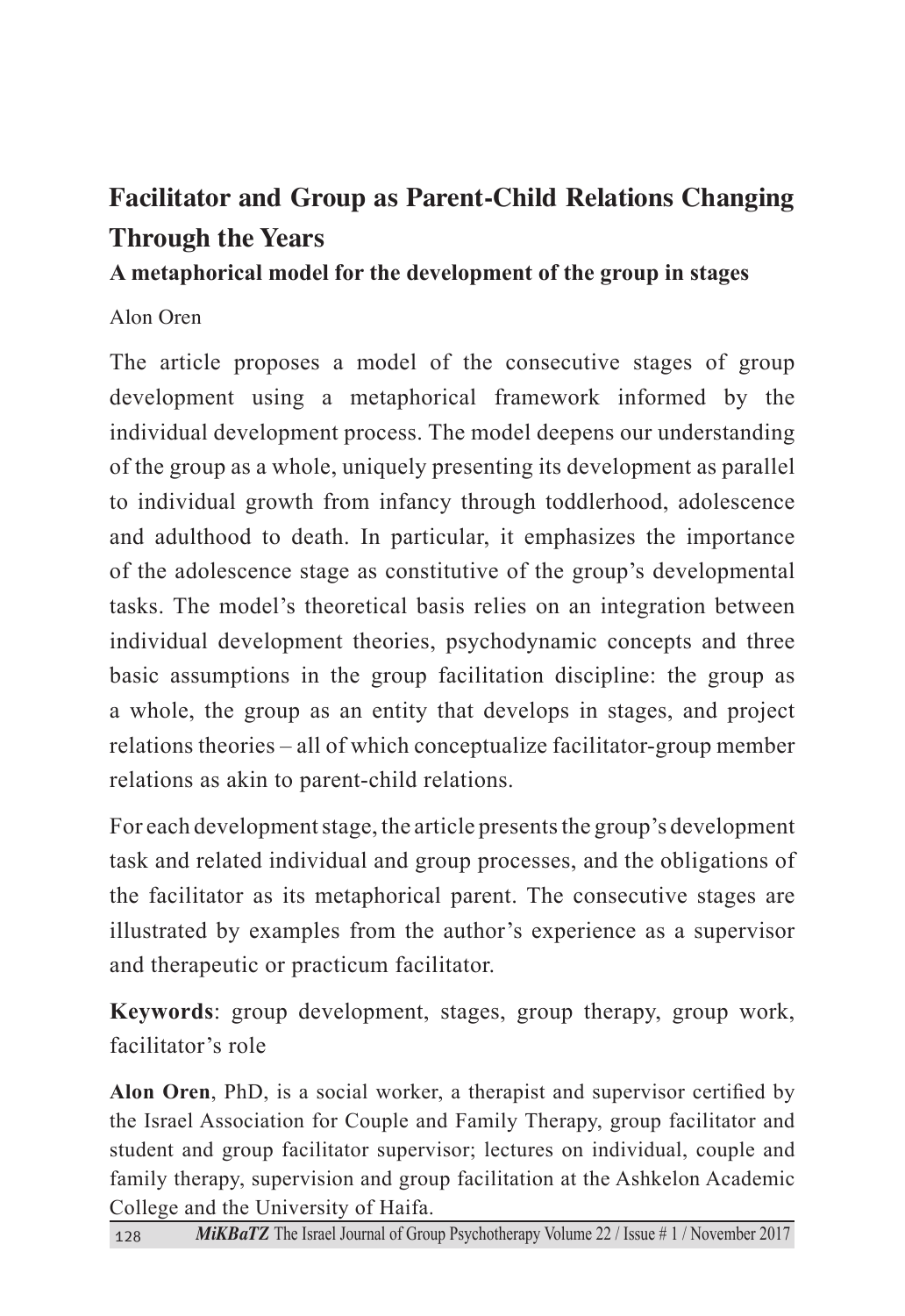Keywords: exclusion, idealization, the group guide's experience, setting

Idit Kaufman-Strull is a clinical and educational psychologist. She works at the Psychological-Educational Service, Tel Aviv-Yafo municipality, and in private clinic. She is the manager of the clinical center of "Hakfar HaYarok".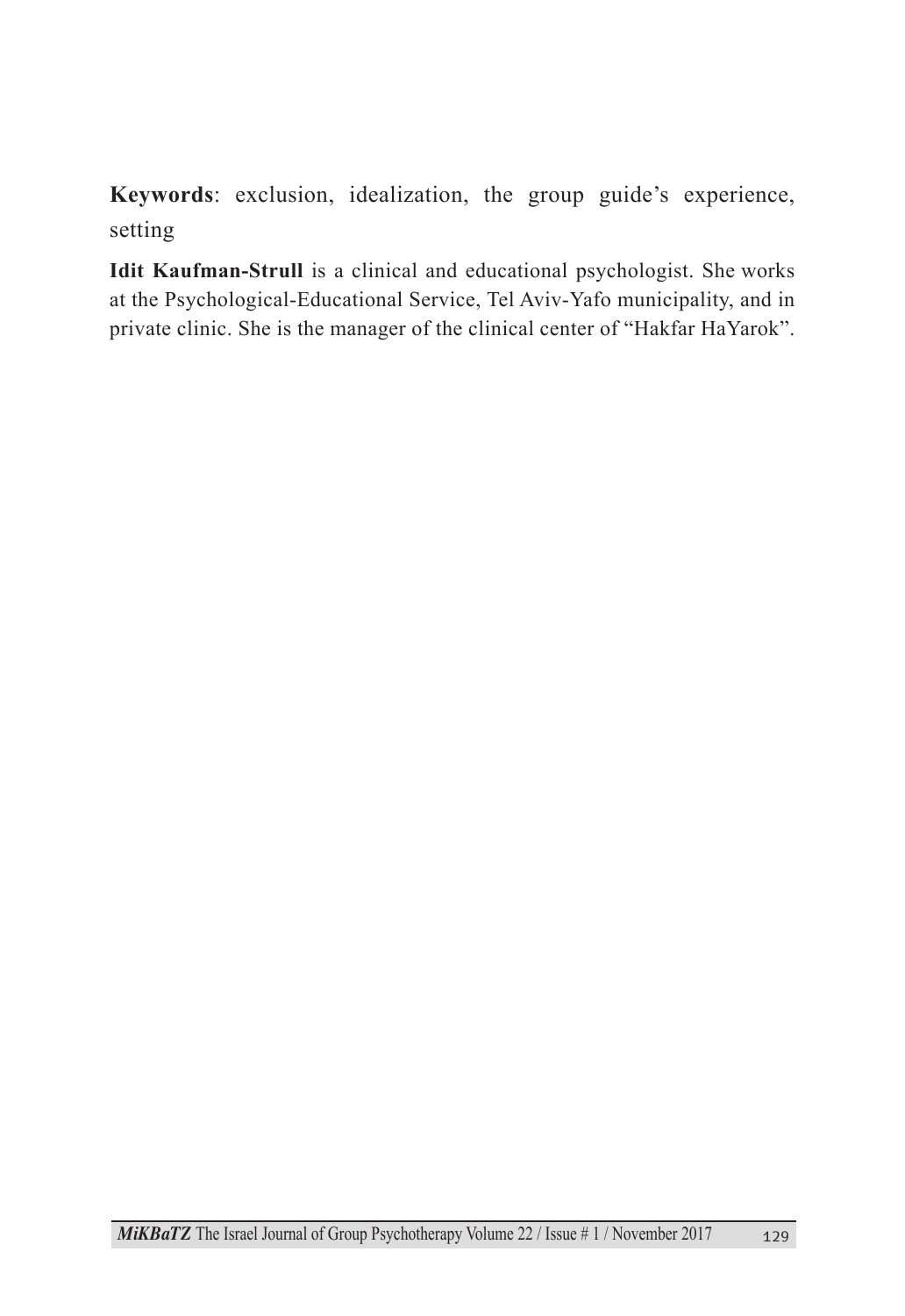### **From Exclusion to Idealization and Back**

#### The group facilitator's experience and the group's perception of the **group facilitator as a function of the setting**

Idit Kaufman-Strull

The main argument of this article is that the setting (the group composition in terms of age, gender, nationality of individual members as well as the social context of the group as a whole) has an impact on the experience of the group's facilitator and on the group's perception of him or her, as an excluded stranger or as an idealized stranger.

The article describes two short workshops of five meetings, each held in an Arab high school in Jaffa during two consecutive years of study by the same two group facilitators.

The first workshop was held within the framework of two subgroups of different size, according to gender distribution: the facilitator of the female students' group was a female Jewish-Israeli psychologist, Israeli psychologist. The workshop aimed to promote the prevention and the group of the male students was facilitated by a male Arabof early marriage of young women, which is a common practice in the traditional Arab society, and thus to enable them to fulfil their personal potential and increase their chances of future employment. As this setting triggered unexpected difficulties and conflicts, we constructed a different setting the following year. This time, there were two parallel groups of equal size and mixed gender, with the same facilitators. This setting raised other difficulties and conflicts. The article examines these setting-related issues, focusing on the reversing of the group facilitator's experience and perception by the participants  $-$  from an excluded stranger to an idealized stranger and vice versa.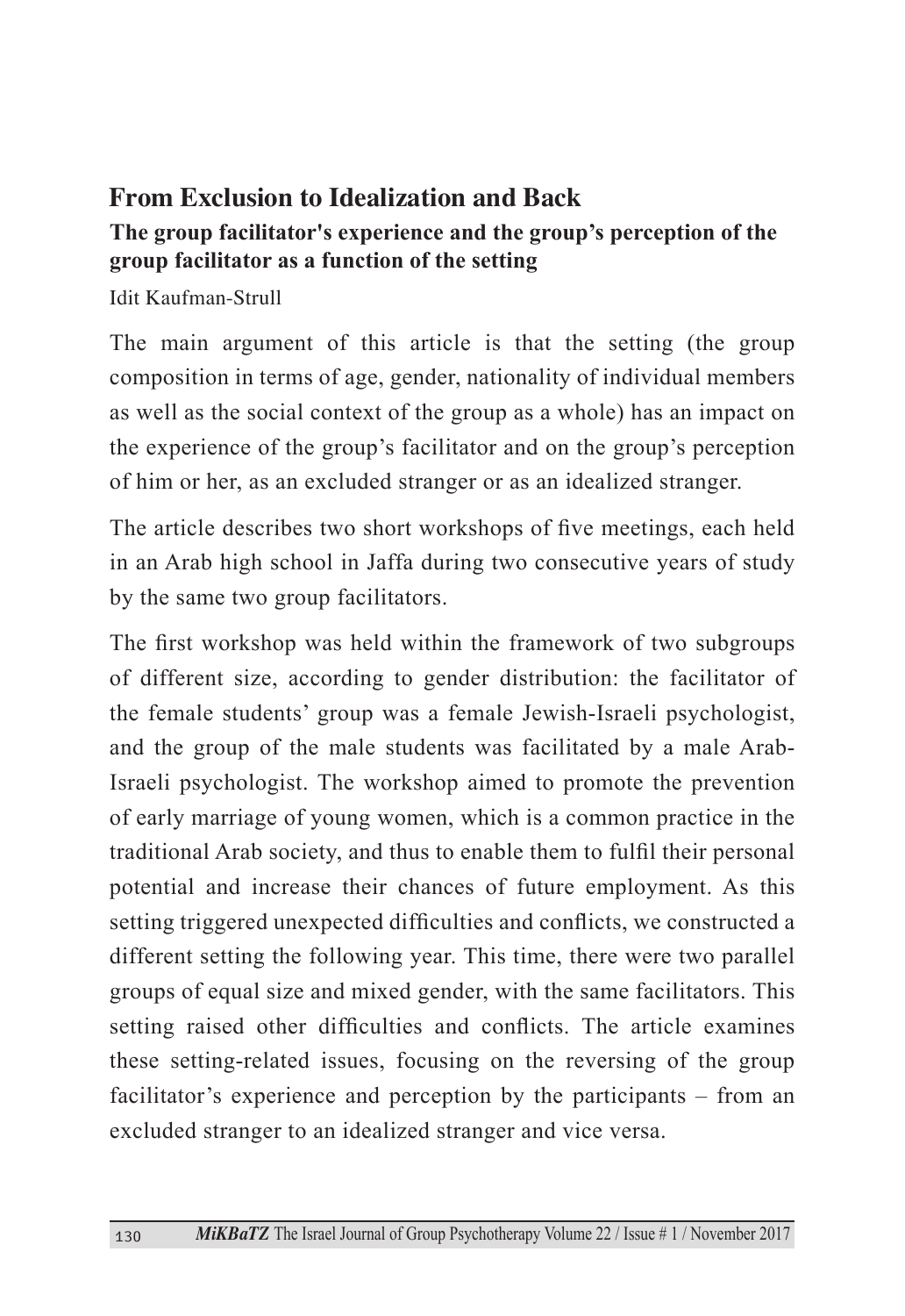Einat Kaufman, MS, is a cognitive psychotherapist, specializing in trauma, grief and bereavement. She is a PsyD student.

Irit Kaminsky is a psychodramatist, psychotherapist and counselor. A PsyD student, working in the psychological service in Rosh Ha'ayin and in a private .clinic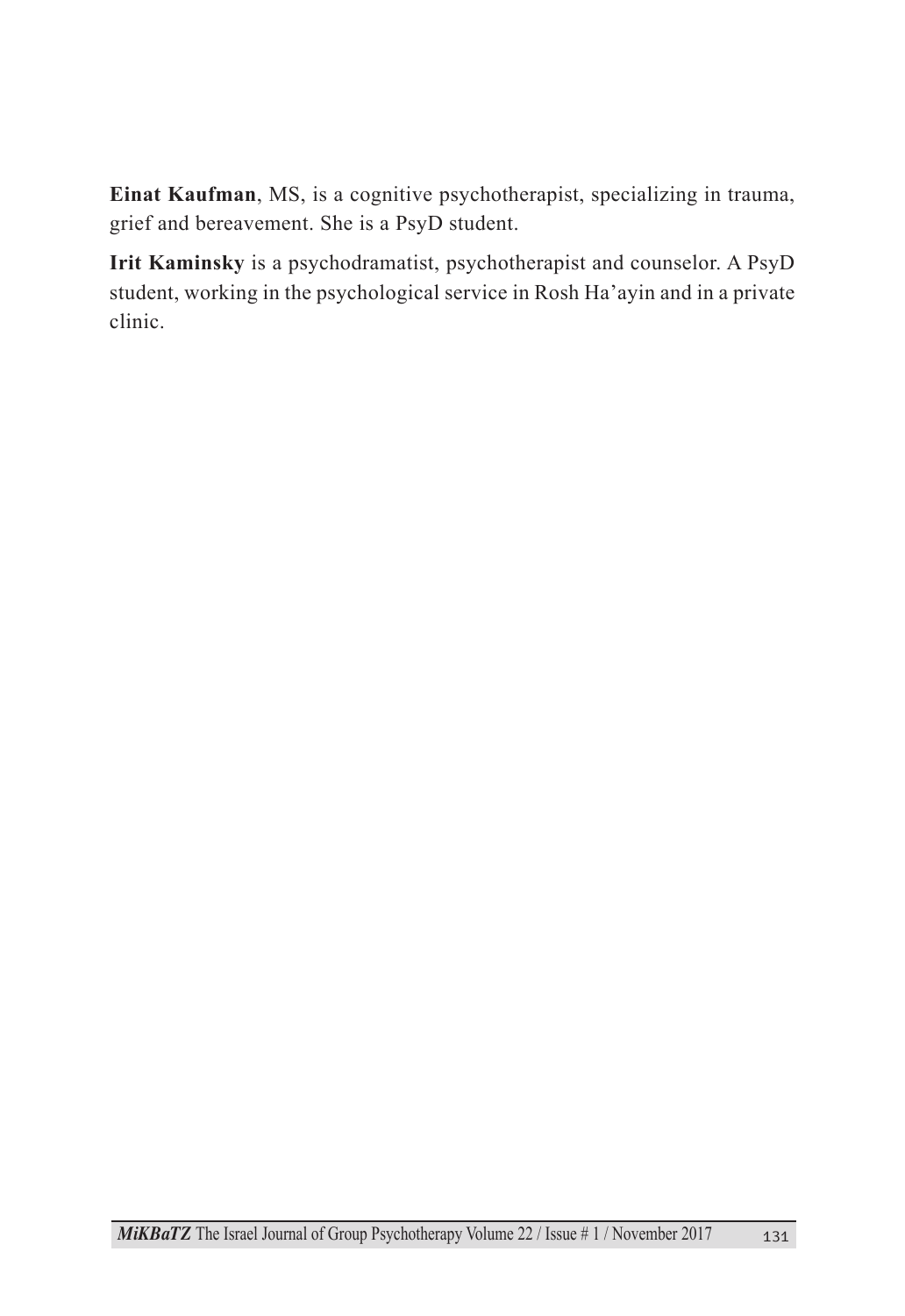## **The Third Voice of the Social Unconscious Experience in group bibliotherapy**

Orit Even Shoshan-Reshef, Einat Kaufman, and Irit Kaminsky

The article describes a process in a group bibliotherapy workshop, and examines the resonance of the literary text that serves as a third voice, and raises themes from the Israeli social unconscious

The two days' workshop described in the article was conducted in the framework of doctoral studies in the group therapy course. It included a facilitator and seven participants, among them the authors. During the workshop each participant presented a different text. The article presents the main themes raised by the group following the reading of Natan Zach's poem, "I Always Want Eyes". It examines the interaction between the text, which served several functions in the group, and the content it raised

The main argument of the article is that in the framework of group bibliotherapy, social unconscious is powerfully revealed and inscribed in the process. The greatness of the literary text lies in its ability to bring the participants, in a direct and nonverbal way, to get in touch with this content. The ability to work with texts makes it possible to process the various reflections generated by the social unconscious. This ability allows us to develop a discourse that offers a different perspective on those themes.

Keywords: group bibliotherapy, Israeli social unconscious, the third voice, group processes, reading processes

Orit Even Shoshan-Reshef is a bibliotherapist, psychotherapist and counselor in private clinic. She is a PsyD student, and the coordinator of the emotional team at Sachlabim Association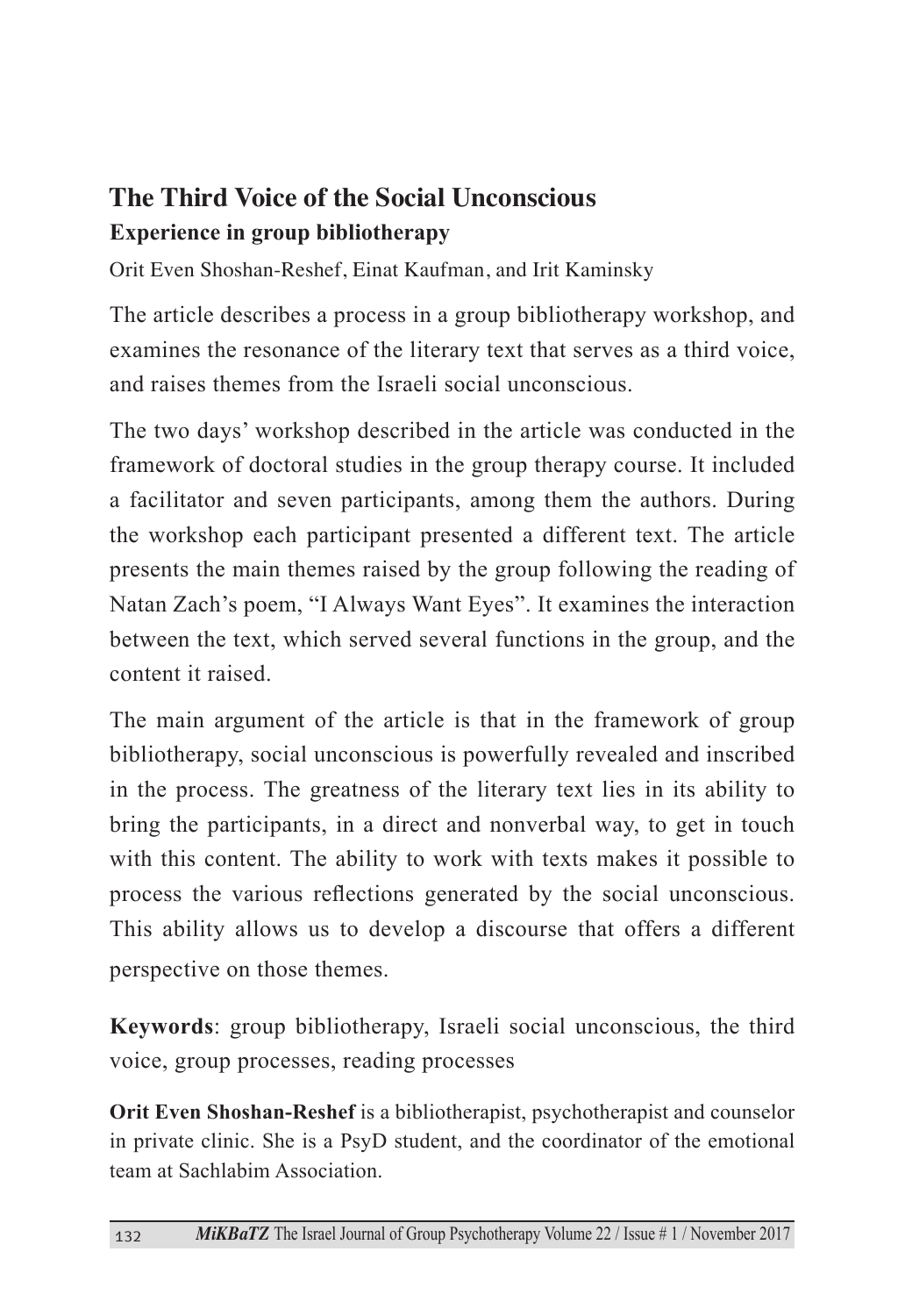Tami Ginsburg is a group facilitator through arts, a body-mind therapist (SE, Theta-healing), and a trauma and grief specialist. She facilitates groups, and trains therapists and community volunteers dealing with trauma and grief, in emergency and in routine. At reserve service, she is the head of resilience in the north Injury Department of the IDF.

Miriam Shapira, MA, is a clinical psychologist, head of MAHUT Israel, an expert in treating trauma and grief, and a group facilitator. She has a private clinic, and trains psychologists and therapists. She is a founder and member of "Besod Siach" organization for promoting dialogue between conflict groups in Israel, and member of "Ofek".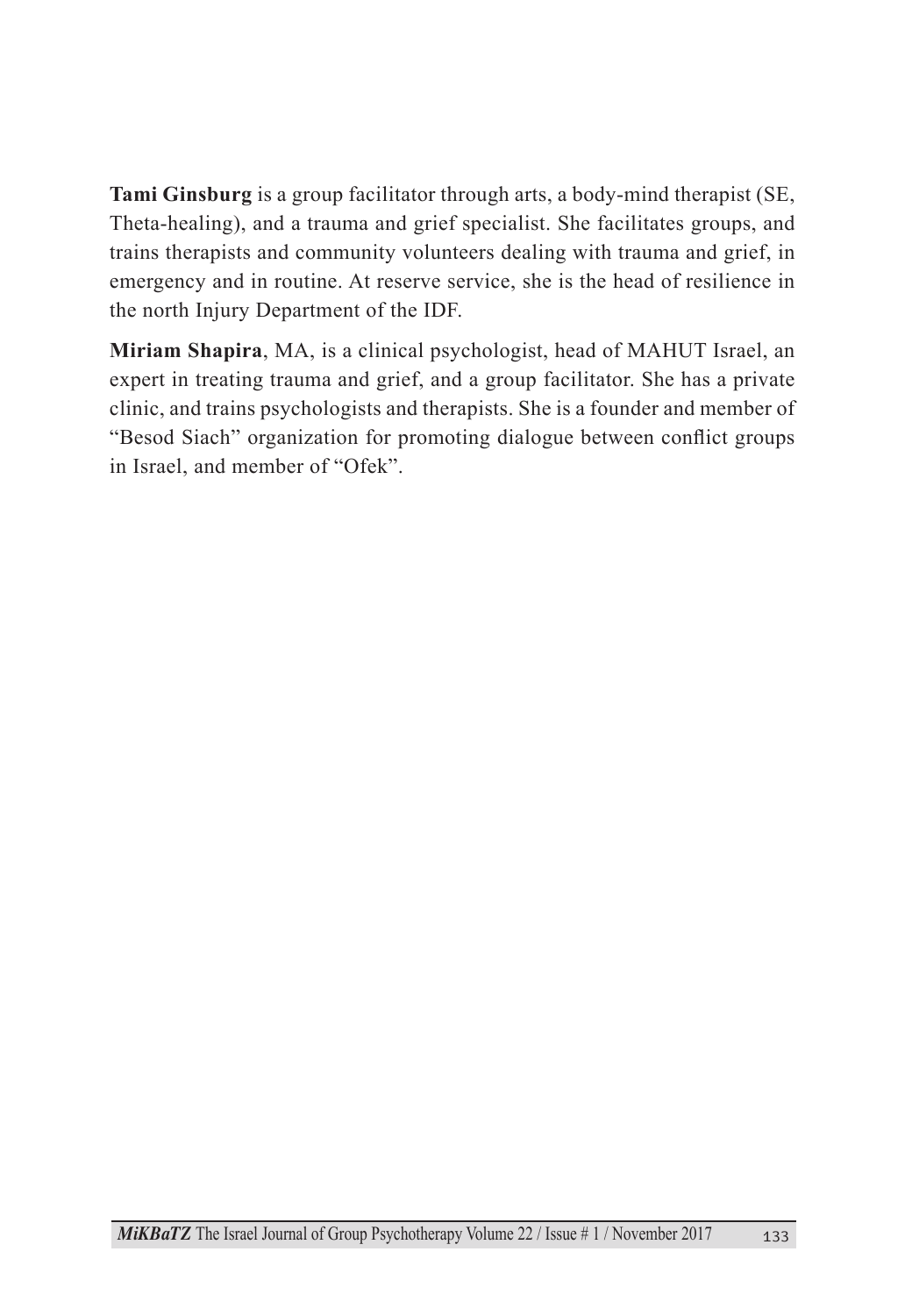# The Seventh Summer Day Camp of the Children of Kfar **Etzion**

Collective loss as a source of strength and growth

Tami Ginsburg and Miriam Shapira

This article describes a group process that took place in the framework of preparing a documentary about the children of Kfar Etzion. The goal was to enable those orphans, who met at the place where their parents died almost 70 years earlier, to process in an emotional and empowering way the collective bereavement experienced in their childhood. The filmmakers decided to hold a two-day workshop in Kfar Etzion, with professional facilitation, and to accompany the participants in the processing of the personal and collective narrative of bereavement. The entire workshop was filmed and became part of the documentary film that was screened about a year later and was titled "The Orphan" Group".

The article focuses on the adult orphans group and examines the functioning of the group as a source of strength in coping with the loss. On the one hand, the group functioned as a substitute for the missing family and gave protection from the external environment, but on the other hand, it excluded those who did not agree with the concepts and norms it had established. The workshop was actually the first time the group underwent a process of joint processing under professional facilitation. The process allowed each member of the group to contain and accept a variety of voices and opinions, to deal with difficult feelings and memories, to face unresolved issues with the parents' generation and within itself, and so to experience a healing process.

Keywords: grief, workshop, orphans, silence, narrative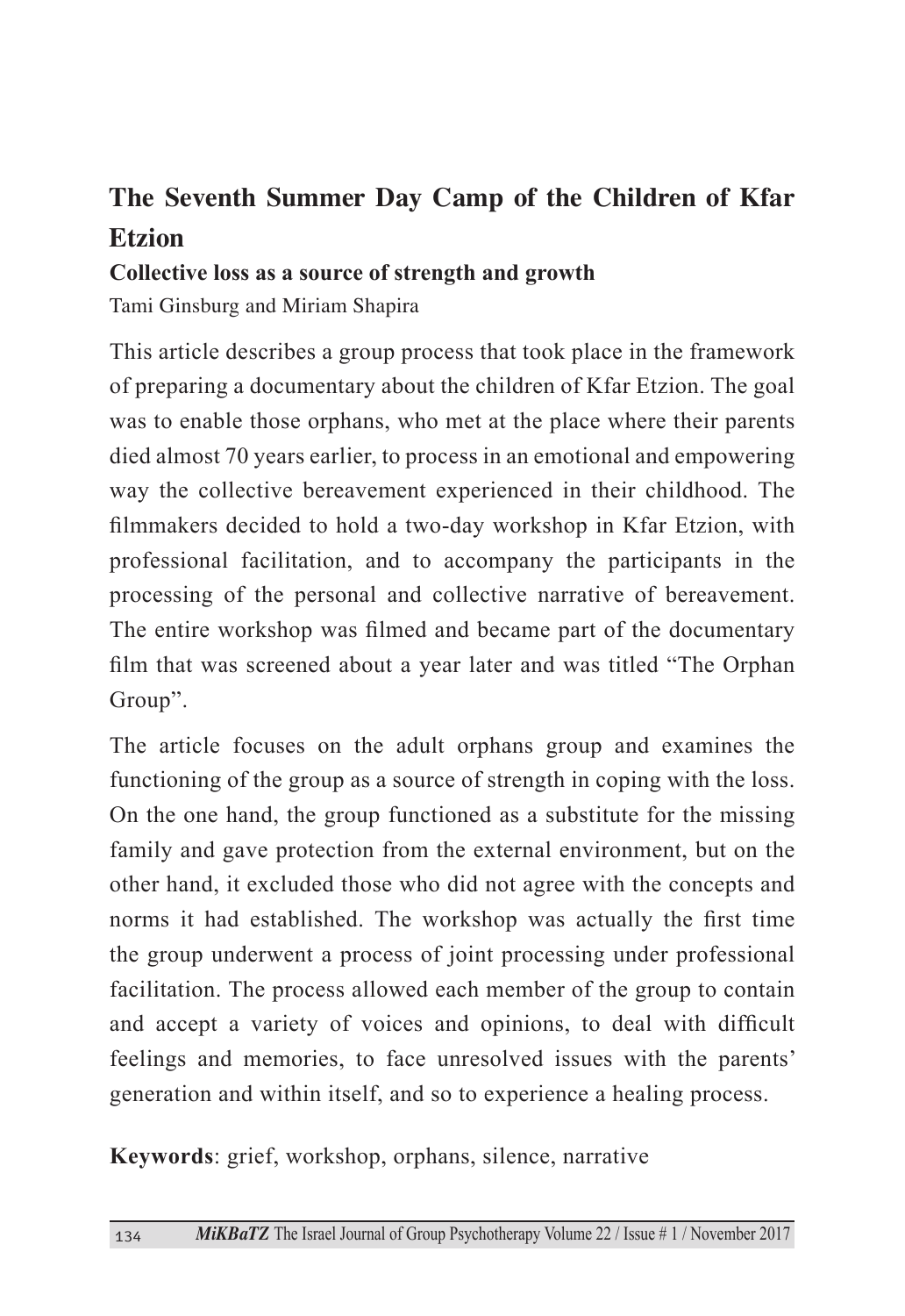## **Your Artwork Is a Glance, a Window, a Mirror Resonance in group therapy**

#### Tal Schwartz

This article discusses the combination of two the rapeutic approaches: group analysis and art therapy, and reviews the different aspects of the phenomenon of resonance.

Foulkes has defined resonance as a communication without any message being sent or received, as an a-causal and transpersonal process that takes place at the primordial level in the psychic network of communication. the matrix. Through a discussion of clinical examples from an analytic group and art therapy, the article demonstrates how basic concepts from both approaches can be applied in a group process. Resonance unfolds as a-causal expressions of meaning rather than as causal interactions. The synthesis of these approaches assists in building an emotional bridge both on the personal level of each of the participants, and among the members of the group as a whole. Therefore, certain basic terminology from these different types of therapies is examined, including terms as matrix, mirroring, echoing, the group as a whole, projection, internal objects and reflection.

Keywords: matrix, resonance, mirroring, art therapy, group therapy, the group as a whole

Tal Schwartz, PhD, is a Professor in the Graduate School of the Center for Social Workers and Art Therapist Studies at Ben Guryon University, and in private practice.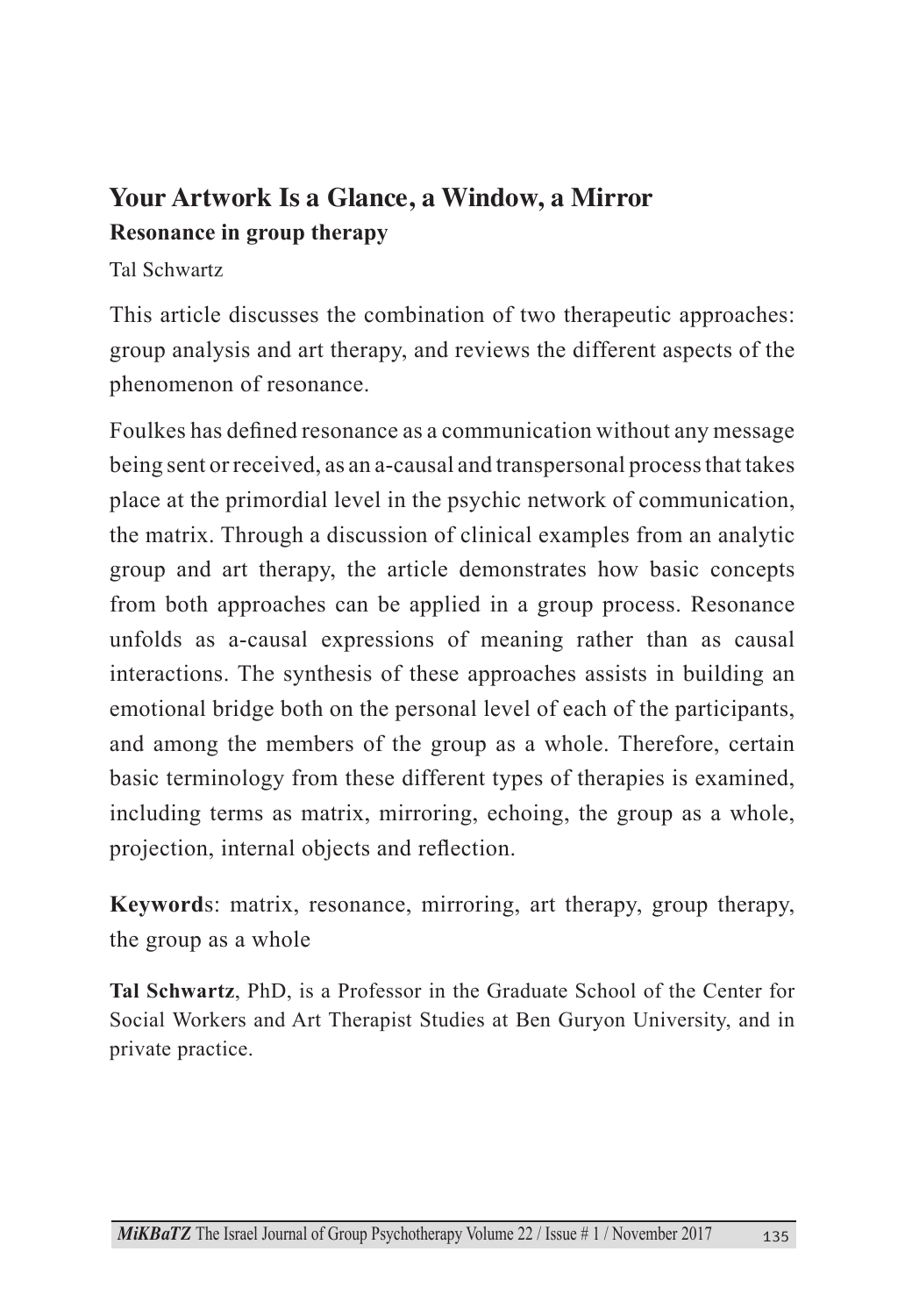Sergei Zusmanovitz, MSW, works at the Post Trauma Unit of the Mental Health Division of Israel Defense Forces

Eli Parasha, MSW, works at the Post Trauma Unit of the Mental Health Division of Israel Defense Forces, and in Idan Clinic, Modiin.

Eyal Fruchter, MD, is the head of Department of Psychiatry in Rambam Medical Center, Haifa, and works at the Post Trauma Unit of the Mental Health Division of Israel Defense Forces.